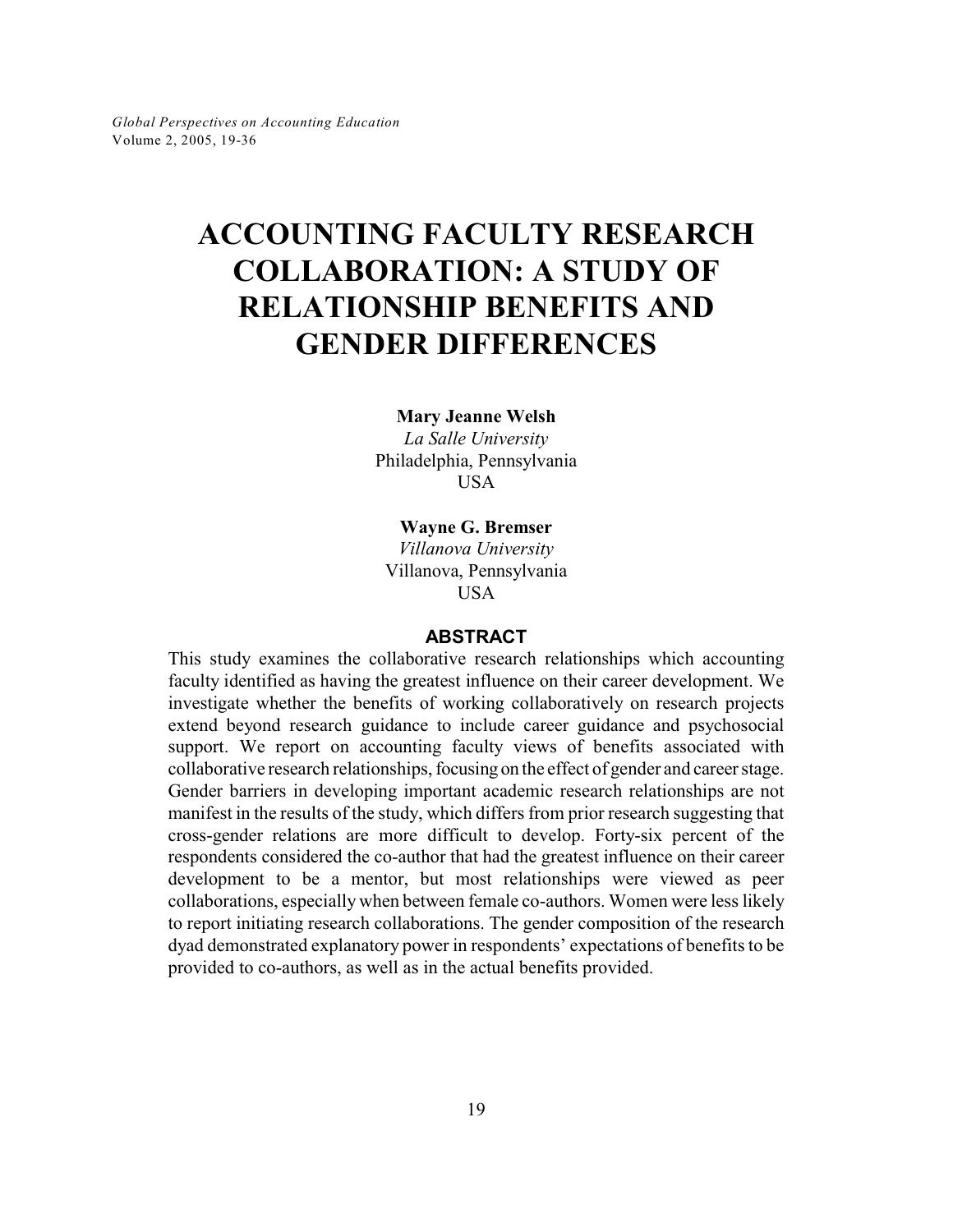### **INTRODUCTION**

evelopment of academic mentoring and collaborative research relationships can be beneficial<br>for junior faculty because standards for evaluating faculty research, teaching and service are<br>often written in general terms or c evelopment of academic mentoring and collaborative research relationships can be beneficial for junior faculty because standards for evaluating faculty research, teaching and service are often written in general terms or communicated informally. Additionally, an informal is valued. "Admission to and advancement through a colleague system is easier when newcomers have the support of an already established member of the system and thus are presumed to fit the system's shared norms and standards" (Association of American Colleges, 1983. p. 2).

The importance of published research in the promotion decision for accounting faculty has been documented by a number of studies (Cargile and Bublitz, 1986; Hagerman and Hagerman, 1989; Schultz et al., 1989). One strategy junior faculty can use to develop a research stream is to work collaboratively (Urbancic, 1992; Nathan et al., 1998). Hassleback et al. (2000) report an increasing trend in the average number of authors per article in the accounting literature.

Research collaborations can also develop into support relationships. Experienced researchers are well aware of the challenges and disappointments that can be encountered in various phases of research projects, and researchers may look to their co-authors for emotional support. However, a large body of mentoring literature suggests that women may be at a disadvantage in developing such support relationships in predominantly male organizations (Blackburn et al., 1981; Association of American Colleges, 1983; Noe, 1988; Ragins and Cotton, 1991; Burke et al., 1994).<sup>1</sup>

The objective of this study is to examine collaborative research relationships which accounting faculty identified as having the greatest influence on their career development. We report on accounting faculty views of their most important research collaboration relationships and perceptions of associated benefits expected, received and provided. We present survey data on how faculty viewed their research relationships, paying particular attention to the effect of gender and career stage. Understanding influential relationships should be helpful to business faculty in understanding their professional relationships and in dealing with career issues. If the gender composition of collaboration is found to have positive or negative impacts, faculty can examine the implications for their career decisions.

#### **BACKGROUND**

#### **Relationship Benefits**

Collaborative research relationships vary widely in terms of interpersonal dynamics and relationship benefits. At one end of the spectrum, the participants may view collaborative relationships as void of development functions, while at the other end are mentor relationships of varying intensity. Whether one or both of the participants view a collaborative relationship as a mentor relationship is influenced by the benefits received and by emotional factors. Kram (1985) defines two broad categories of developmental functions beyond research collaboration that can be enhanced by mentoring: 1) career functions (i.e. "learning the ropes"), which contribute to advancement in the organization; and, 2) psychosocial functions that enhance a person's sense of

 $<sup>1</sup>$  Although women have entered academic accounting in increasing numbers over the past two decades, the</sup> profession is still predominantly male (Streuly and Maranto, 1994; Carolfi et al., 1996).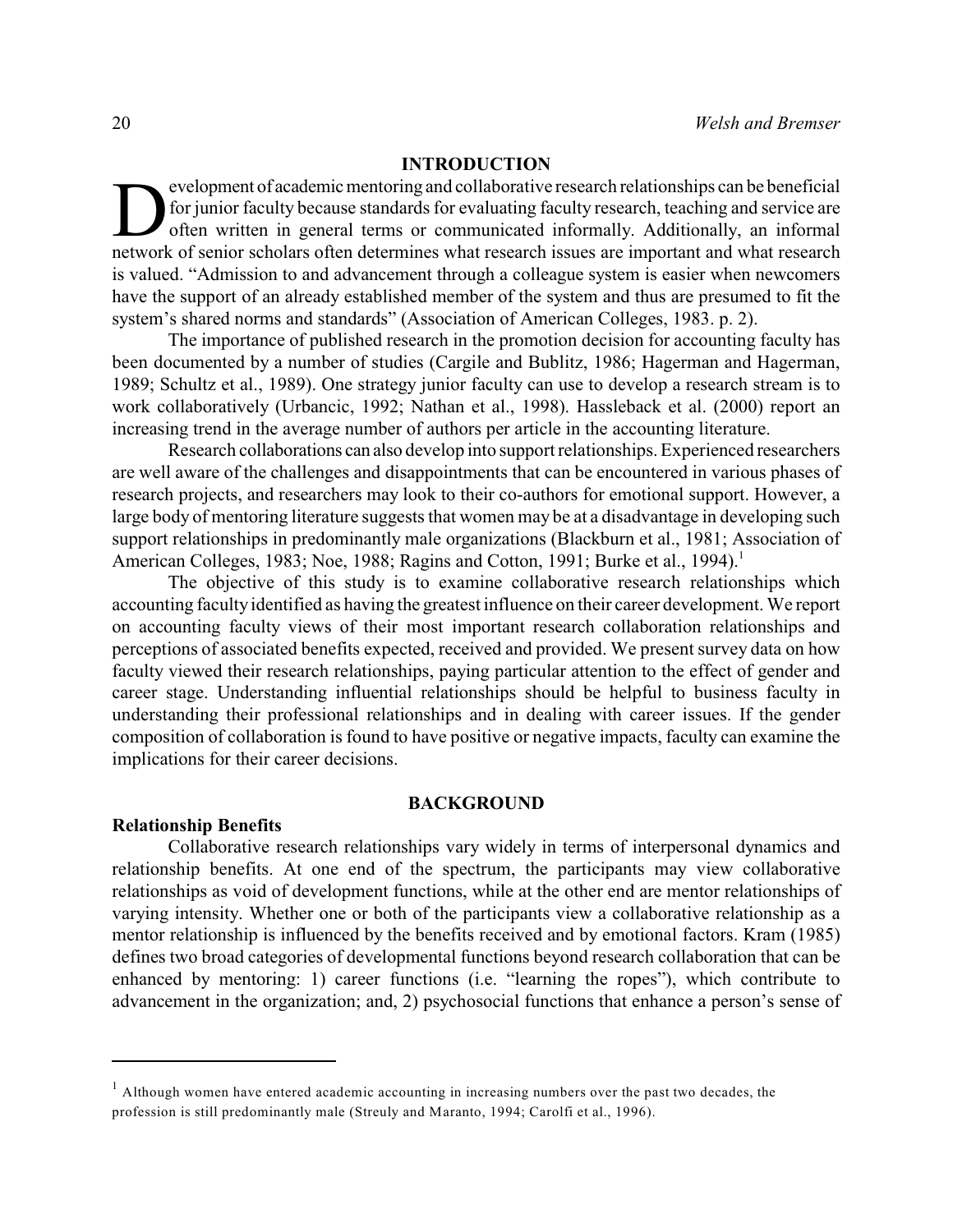competence, clarity of identity, and effectiveness in a professional role. The mentorship literature contains many studies of these factors.

Career functions provided by a mentor include sponsoring, protecting, promoting visibility in the organization, and providing challenging work. Psychosocial functions include role modeling, counseling, acceptance and confirmation, and friendship. Kram and Isabella (1985) found that conventional mentors provide the protégé both career-enhancing functions such as sponsorship and coaching, as well as the psychosocial functions of acceptance and confirmation, counseling, role modeling, and friendship. However, a mentoring relationship is also reciprocal, with the mentor deriving not only psychosocial benefits, but also tangible benefits such as respect from colleagues for successfully developing younger talent (Kram, 1985).

Junior faculty can also work collaboratively with their peers. Peer relationships also provide the career-enhancing functions of information sharing, career strategizing, and job-related feedback. Psychosocial functions included in the peer relationships include confirmation, emotional support, personal feedback, and friendship. Between peers, these functions are performed for each other, so there is a mutuality attribute to the relationship (Kram and Isabella, 1985), and this is sometimes referred to as peer mentoring.

#### **University Environment**

In a university setting, full professors and experienced associate professors can nurture the careers of junior faculty. A junior faculty member's advancement is based on research productivity, teaching ability, and service; senior faculty can provide guidance in any of these areas. However, given the primacy of research in promotion and tenure decisions (Schultz et al., 1989; Englebrecht et al., 1994), research is likely to be an area where relationships will be sought and developed (Green et al., 1995). Blackburn et al. (1981) found that academic mentors overwhelmingly identified successful protégés as those who shared similar research interests.

Both junior and senior faculty can benefit from research collaboration. A senior faculty member has more experience with the publication process and can bring practical direction to the research efforts of junior faculty. In return, the senior faculty member has the satisfaction of helping another person's career development, and may gain ideas and assistance in carrying out his or her research agenda. With regard to promotion and salary increase decisions, Nathan et al. (1998) report that co-authors each receive full credit for co-authored articles at a vast majority of schools surveyed. Thus, senior faculty co-authors can also benefit in the merit evaluation process.

#### **Gender Differences in Scholarly Research**

A number of studies have examined gender differences in scholarly activity, and the findings have implications for our study of gender differences in research collaborations. Streuly and Maranto (1994) and Dwyer (1994) reviewed studies of research output among female academicians in fields other than accounting. Regardless of discipline, women published significantly fewer articles than did men. Authors of the various studies offer a number of competing explanations for this finding, but the explanation relevant to this study is the suggestion that women publish less because they collaborate or co-author less often than do men. Sayre et al. (2000) studied a sample of public universities and report that on average males had a greater number of publications and more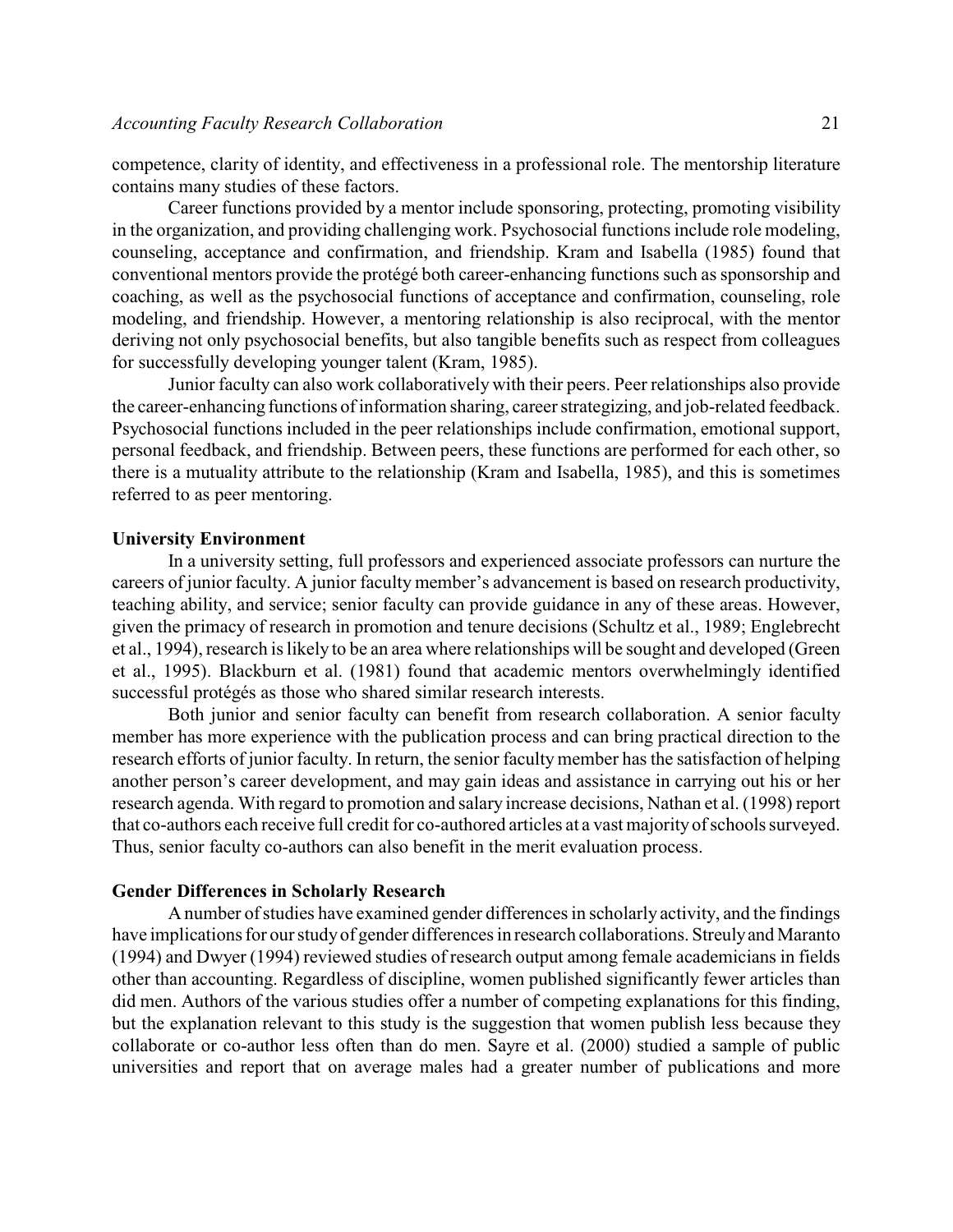seniority, which were variables in their research model on the association of academic salaries and gender.

Dwyer (1994) looked at the relationship of gender to scholarly activities of academic accountants who received doctoral degrees in 1981. She found that women had significantly fewer publications than their male colleagues, although the difference was less pronounced when publications were "discounted" for the number of co-authors. Streuly and Maranto (1994) also examined gender differences in research productivity of accounting faculty, but looked at faculty who graduated between 1960 and 1986. They only compared number of publications after weighting by the inverse of the number of co-authors, not absolute number of publications. Using a weighted publication rate, they did not find overall significant differences in the research productivity of women and men, but their data did suggest that women co-author less frequently than men.

McDowell and Smith (1992) found a relationship between gender and co-authoring relations among economics faculty in that co-authors were more frequently of the same gender than of the opposite gender. In addition, female economists generally co-authored less often than men. If the tendency is prevalent among accounting faculty, it could pose a problem for women faculty in developing collaborative research relationships, given the smaller number of senior women faculty with whom they can work.

### **Gender Differences in Relationships**

Research on the development of mentoring relationships in organizations provides a possible explanation for gender differences in collaborative research experiences. Some researchers have theorized that the scarcity of women occupying the upper ranks in an organization creates gender differences in access to mentors. Of necessity, women have to develop cross-gender relationships, while their male peers do not (Ragins and Cotton, 1991; 1993). Even if potential male mentors have positive attitudes toward women, research suggests that male mentors will choose male protégés because personal identification with the protégé is a key element in the selection process (Ragins, 1989).

If cross-gender relations are more difficult to develop, then junior female accounting faculty may be disadvantaged relative to their male peers in developing relationships with senior faculty. There are relatively few female full professors in accounting available to act as mentors or sponsors to female junior faculty. In the period between 1988 and 1993, women received approximately 30 percent of Ph.D.s and held a comparable proportion of tenure track positions, but less than nine percent of full professors were women. A majority of schools listed in Hasselback's *Accounting Faculty Directory* had no, or only one, terminally qualified female faculty member in their accounting departments (Carolfi et al., 1996). Hasselback et al. (2003) report on a model of prolific authors of accounting literature. They identify the most productive doctoral graduates for the period between 1968 and 1997. Approximately 11 percent of the 315 authors are female, which is an indication there are relatively few highly experienced female researchers available as mentors or sponsors.

# **DEVELOPMENT OF THE RESEARCH QUESTIONS**

Some research on the effect of gender on mentoring relationships suggests that the gender composition of the mentoring relationship (gender of both protégé and of mentor) influences the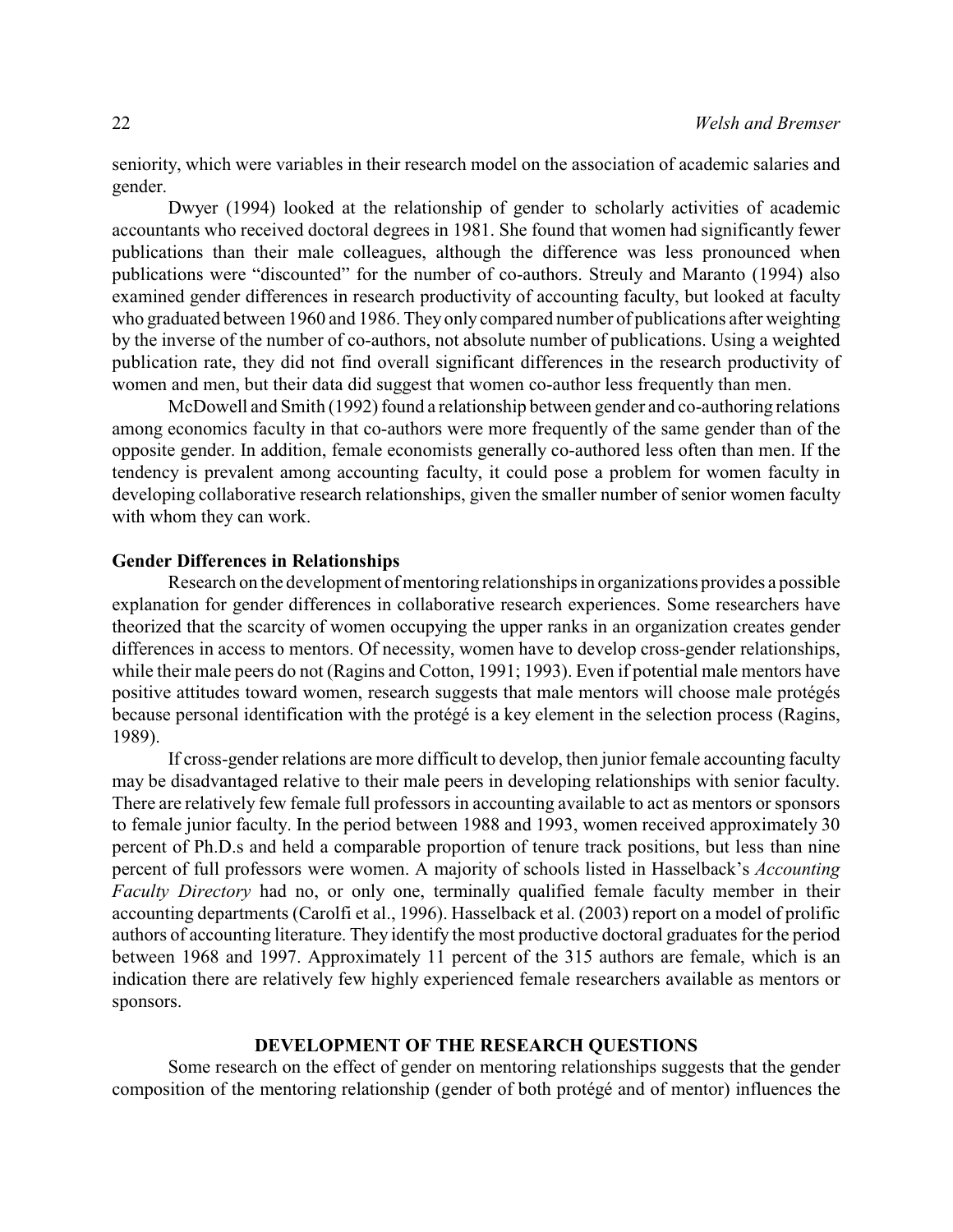dynamics of the relationship (Noe, 1988; Ragins, 1989; Ragins and McFarlin, 1990). Therefore, this study examines benefits associated with important research collaborations using gender composition of the research dyad (DYAD) as an explanatory variable, rather than just gender of the respondent alone.

The first research question relates to the extent to which women and men enter into crossgender research collaborations. The literature cited above suggests that cross-gender relationships are more difficult to develop than same gender relationships. However, our study examines a professional activity, scholarly research, where gender barriers to developing relationships may be less important. Since there are more male than female accounting academicians, it seems likely that more co-authors will be male than female; in a survey of co-authorship patterns in accounting journals, Bremser and Welsh (1998) found relatively few instances in which women co-authored with other women. In contrast, there is limited evidence from McDowell and Smith (1992) that coauthors are more frequently of the same gender. Thus, females may seek out female co-authorship, even though there aremore potential male co-authors.It may be that a co-authorship experience with someone of the same gender is viewed as more likely to develop into a strong influential relationship. Therefore, the first research question is:

# **R1:** Is the gender of the chosen co-author a function of the respondent's gender?

Mentoring literature suggests that the initiation stage of a professional relationship is where gender barriers may be most pronounced (Kram 1985; Ragins 1989; Ragins and Cotton, 1991). Women often must find a male mentor if looking for a mentor in the upper ranks of the organization, and cross-gender relationships may be more difficult to initiate. Therefore, our second research question is:

**R2:** Are there gender differences in initiation of a research relationship?

Research questions three and four relate to benefits received or provided as a result of the respondent's relationship with the co-author. Some theories of women's career development suggest that women may expect and receive more benefits from mentoring relationships because these relationships meet developmental needs and are also more aligned with traditional gender-role expectations (Ragins and Scandura, 1994). However, research evidence has been mixed. There is evidence that cross-gender mentoring relationships provide less psychosocial support (Burke et al., 1990; Scandura and Viator, 1994; Ragins and Cotton, 1999). However, some studies that have used gender as a variable, rather than the research dyad composition, have found no evidence of gender differences (Ragins and McFarlin, 1990; Turban and Dougherty, 1994).

Career development stage could also have a significant effect on expectations regarding additional benefits from research relationships. Senior (junior) faculty should be more likely to expect to provide (receive) sponsorship, research, career and teaching guidance. However, academic rank at the time the relationship was initiated would not necessarily affect expectations about psychosocial benefits. We examine the benefits that respondents expected to receive or provide at the beginning of the research relationship as well as their assessment of the benefits received from or provided to their co-author.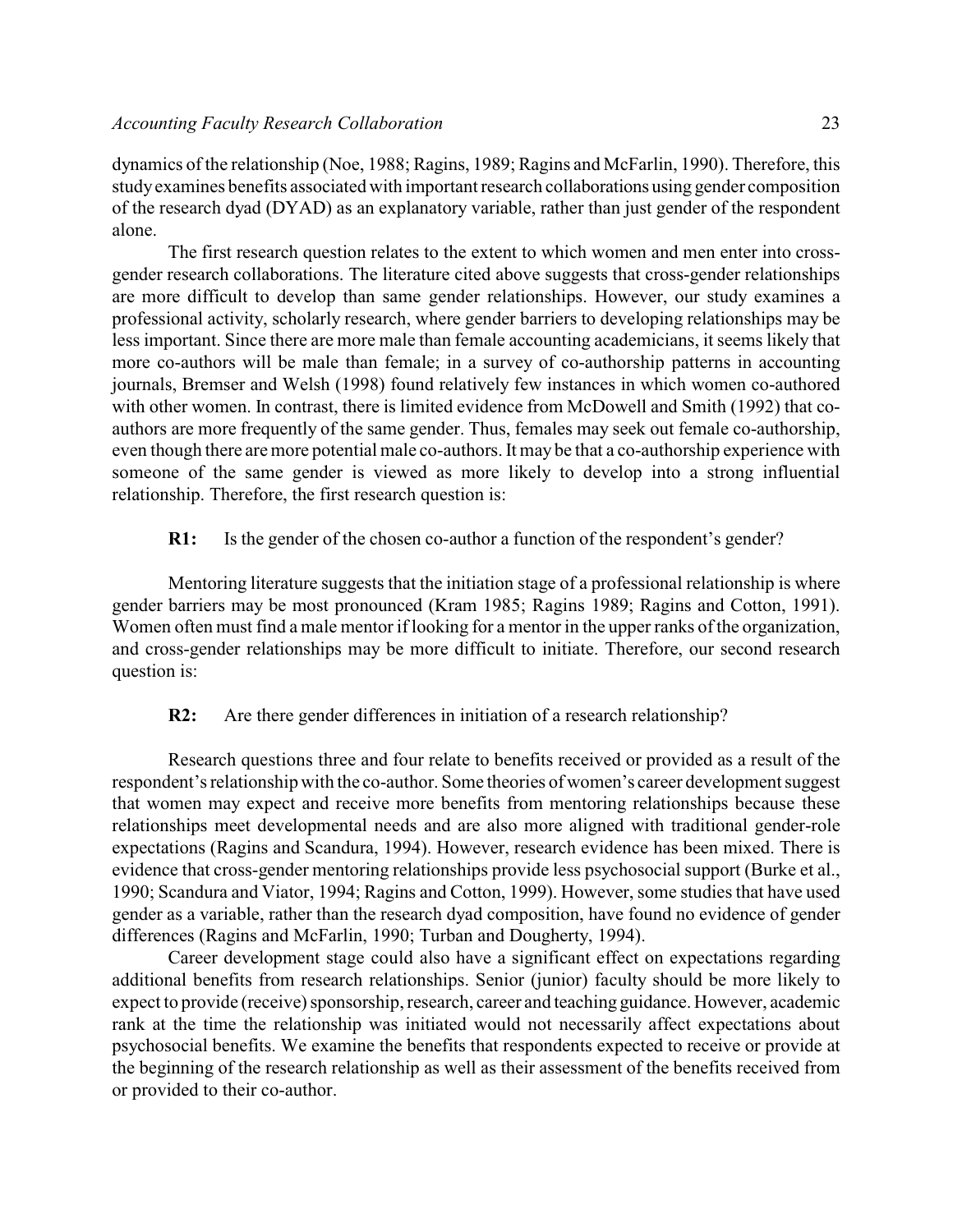- **R3:** Does the gender composition of the research dyad and the rank at initiation of the respondent affect *expectations* of benefits to be received or provided at the beginning of a joint research project?
- **R4:** Does the gender composition of the research dyad and the rank at initiation of the respondent affect benefits that respondents feel they *received* from or provided to their co-authors?

# **METHOD**

Accounting faculty members were asked to respond to questions about the collaborative research relationship that they felt had had the greatest influence on their career development. Items on the questionnaire came from literature on mentoring, a prior study by the authors, and an instrument developed by Sands et al. (1991). The questionnaire was developed after reviewing the literature on mentoring, and more specifically literature on mentoring in academic institutions. Attributes of the collaborative relationship were derived from theoretical work on mentoring (Kram, 1985; Kram and Isabella, 1985; Ragins, 1989) and applied research (Noe, 1988; Sands et al., 1991; Burke et al., 1994).

The survey instrument (click here to view survey instrument) listed relationship benefits received and benefits provided, which were identified in our literature review. The faculty surveyed were asked to rank them on a six-point Likert scale  $(0 = no$  benefit to  $5 = very$  high benefit). A random sample of accounting facultywas selected from Hasselback's *Accounting Faculty Directory* (1998). Faculty surveyed had to have a Ph.D. or DBA, and academic rank of assistant, associate or full professor. In order to have a sufficient number of female respondents for data analysis, the population was stratified into male and female strata, and the sample was equally divided between male and female faculty.

Of the 600 surveys mailed in 1999, 162 usable responses were received. Five surveys were returned as undeliverable or were returned from faculty who indicated that they did not publish. We excluded three responses from faculty who indicated that they were doctoral students at the time the research collaboration was initiated. Thus, the usable response rate was 27 percent, with 81 men and 81 women returning the questionnaire. Twenty-four of our usable responses were from a second mailing. Early and late responders were compared to assess possible non-response bias, and no significant differences were identified. Our response rate was similar to the 30 percent response rate reported for a survey of successful accounting faculty co-authors by Nathan et al. (1998), and we have a similar interpretation of our response rates. Since many accounting faculty never publish (Zivney et al., 1995), respondents to the survey may have had more successful experiences with research collaborations than the general population of accounting faculty.

#### **RESULTS**

#### **Descriptive Data**

Selected demographic data is presented in Table 1. With regard to rank when the first project was initiated, there were more female assistant professors and more male associate and full professors. However, a chi-square analysis of rank at research initiation by gender was not significant. Eighty-two percent of the respondents were tenured and a chi-square analysis also found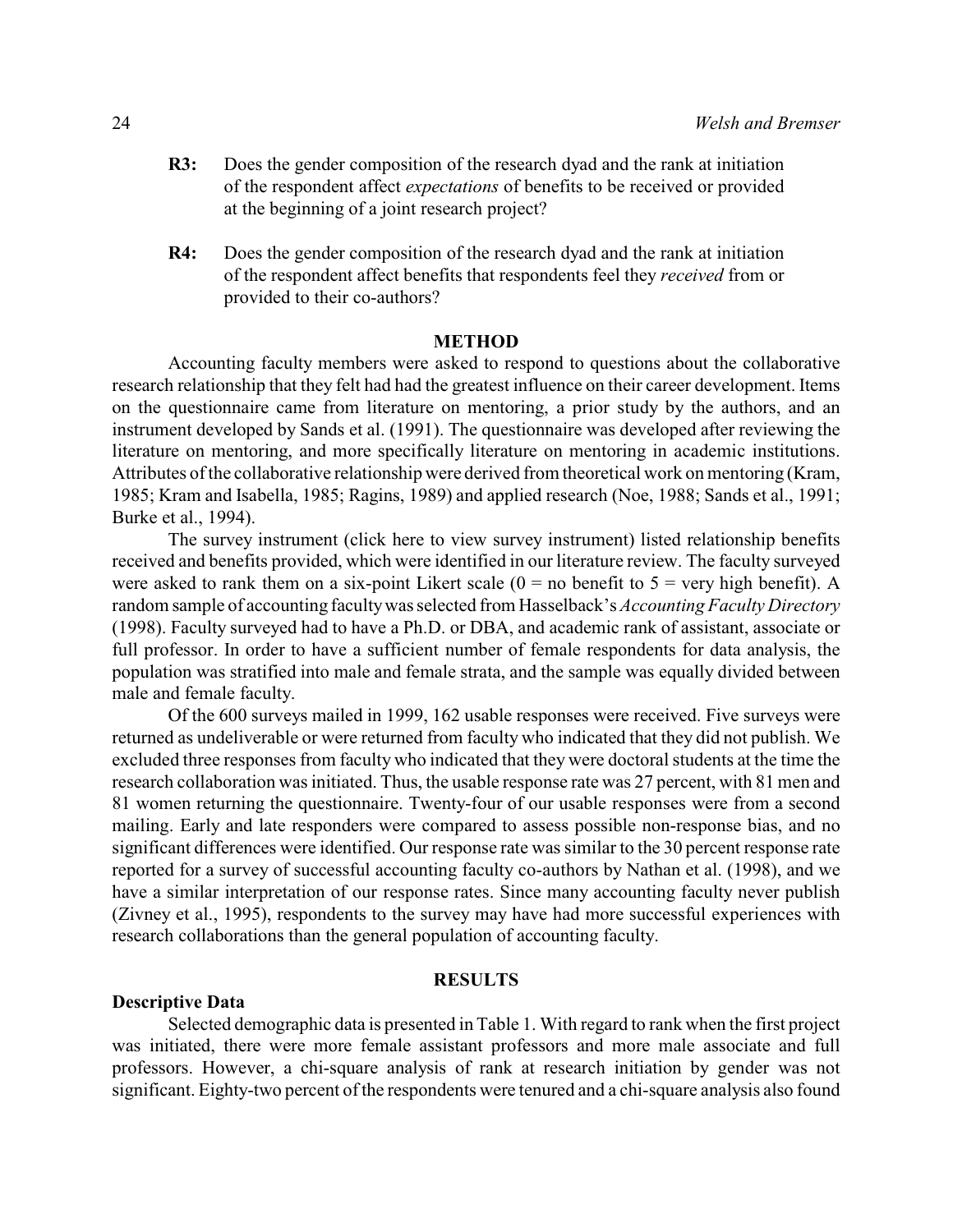# **Selected Demographic Data** (n = 162)

| Panel A: Academic Rank when the First Project was Initiated |      |        |       |
|-------------------------------------------------------------|------|--------|-------|
|                                                             | Male | Female | Total |

| <b>Assistant Professor</b>       | 38               | 50 |            |
|----------------------------------|------------------|----|------------|
| <b>Associate Professor</b>       | 31               | 25 | 56         |
| <b>Full Professor</b>            |                  |    | <u>18</u>  |
| Total                            | $\underline{81}$ |    | <u>162</u> |
| Chi-square 4.28, df 2, $p = .12$ |                  |    |            |

# **Panel B: Research activity**

|                                                          | Mean | Median | <b>Node</b> |
|----------------------------------------------------------|------|--------|-------------|
| Number of projects with same co-author                   | 44   | 30     | 2.0         |
| Number of single-authored articles published or accepted | 45   | 2.0    | 0.0         |
| Total number of articles published or accepted           | 15 1 | 110    | 10.0        |

no significant difference in the tenure status of the men and women responding, or in the type of institution in which they were employed (characterized as Ph.D. granting or non-Ph.D. granting).

Heck and Bremser (1986) reported on the importance of institutional affiliations in research productivity. Co-authorship would appear to be more likely to become an important career development relationship if both co-authors are employed at the same institution, and proximity certainly appears to be a major factor contributing to the development of research collaborations among respondents in this study. Seventy percent of the respondents were at the same institutions as their co-authors when the projects began, and another 16 percent had been at the same institutions with their co-authors at some point in their careers.

The respondents were asked to answer the questions with respect to "the co-authorship experience that had the greatest influence on their career development." Generally, these influential collaborations encompassed more that a single research project. The average number of research projects respondents reported with the same co-author was 4.4. Table 1, Panel B provides a profile of the research activity. The mean number of articles published or accepted was reported as 15.1 total and 4.5 single authored, reflecting 10.6 co-authored articles.<sup>2</sup> The means reflect in part the number of very prolific authors who responded to the survey. The median (mode) total number of articles published was 11.0 (10.0) and single articles published were 2.0 (0.0).

Men reported an average of 17.0 and women reported an average of 14.0 total articles published or accepted. We tested for differences in means; however, the difference was not

Mean Median Mode

<sup>&</sup>lt;sup>2</sup> These reported amounts are similar to the 10.7 mean reported co-authored articles and 3.8 mean single authored articles (3.8 calculated by using the reported 74 percent of career publications co-authored) reported by Nathan et al. (1998).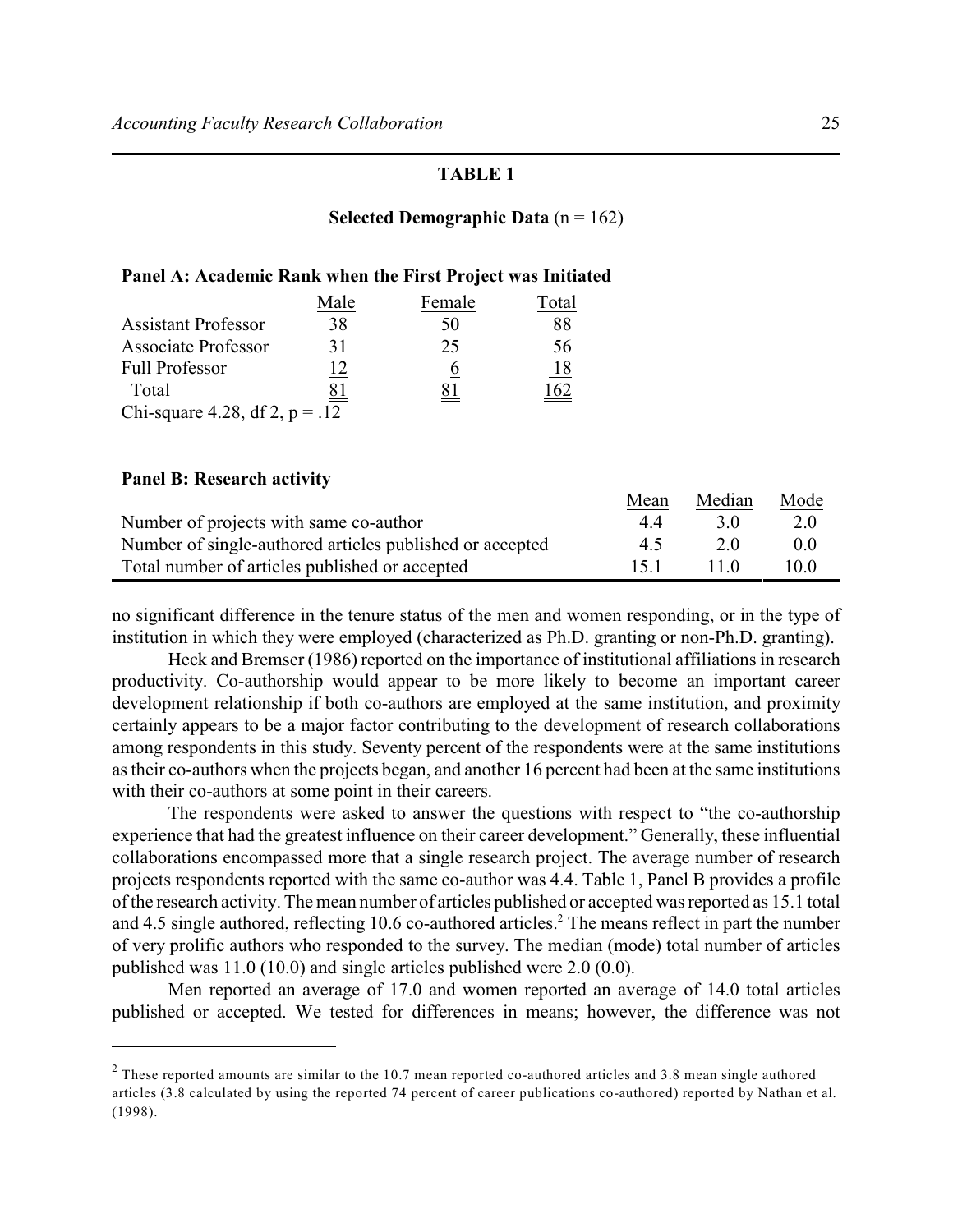significant. This suggests that the women and men in our sample publish at a comparable frequency. With respect to single-authored articles published or accepted, men reported 5.1 articles on average and women reported 3.8, and the difference in means was not significant at  $p = 0.10$ . While Streuly and Maranto (1994) and Dwyer (1994) report that women in academic accounting settings published significantly fewer articles than did men, our more recent study suggests a more comparable frequency.

#### **Research Question 1**

The first research question asked whether the gender of the chosen co-author is a function of the respondent's gender. A chi-square analysis of author gender and co-author gender was significant at the .01 level, indicating a greater-than-chance propensity for respondents to have a coauthor of the same gender.

Given that academic accounting departments are predominantlymale, we expected that most of the respondents' influential co-authors would be male. Ninety percent of the men and 75 percent of the women responding cited a male co-author as the most influential (Table 2), which suggests that the women in our sample are able to develop important research relationships with men. Since 75 percent of the women respondents named a male co-author, it might seem that women in accounting do not face gender barriers in developing cross-gender research relationships. However, the study only identified women who had been able to develop successful collaborative relationships. The implications of this finding will be discussed further in the concluding section.

The incidence of men citing a female co-author as being the most influential was only eight cases, or ten percent. However, 25 percent (20 cases) of the women responding cited a female coauthor as the most influential on their career development, suggesting that research relationships between academic women, while perhaps not common, can be very important to the participants.

#### **TABLE 2**

|                                            |             | Co-author Gender |             |
|--------------------------------------------|-------------|------------------|-------------|
| <b>Respondent Gender</b>                   | Male        | Female           | Total       |
| Male                                       | 73          |                  | 8.          |
| Female                                     | 01          | 20               | <u>81</u>   |
| Total                                      | <u> 134</u> | <u>28</u>        | <u> 162</u> |
| Chi-square 6.22, df 1, $p=01$ (one-tailed) |             |                  |             |

# **Gender Composition of the Research Dyad**

#### **Research Question 2**

We then looked at whether there were gender differences in the initiation of the research collaboration. Our results suggest that there are gender differences in the initiation of the research collaboration. Consistent with prior research, we found that female respondents were less likely to report that they had initiated the relationship (Table 3, Panel A). Forty-two percent of the men, but only 18 percent of the women indicated that they had initiated the project (chi square 11.5,  $p < .005$ ).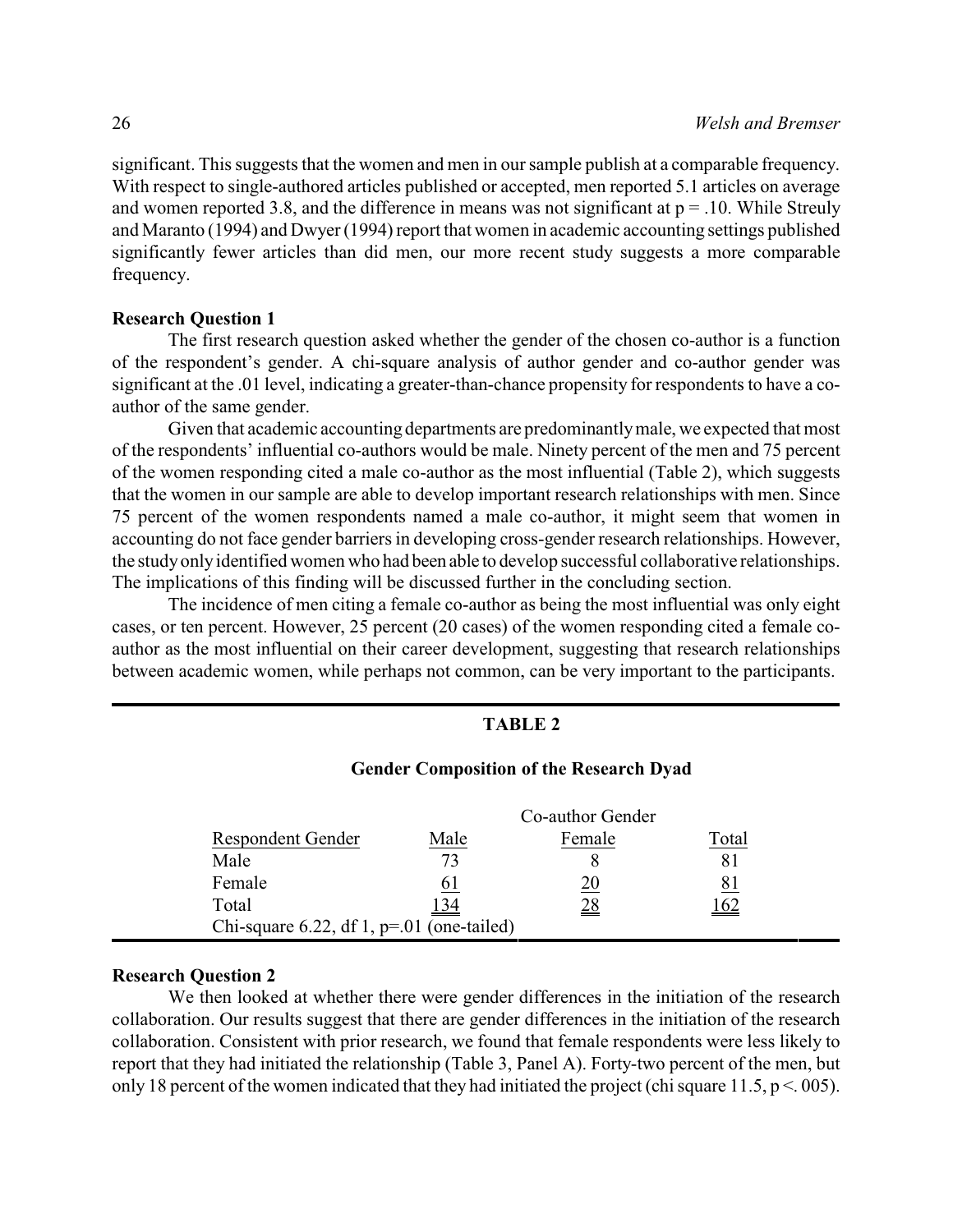# **Initiation of Relationship and Gender**

# **Panel A: Gender**

| Respondent                                | Initiated by |             | Initiated by |          | Initiated |     |                        |          |       |             |
|-------------------------------------------|--------------|-------------|--------------|----------|-----------|-----|------------------------|----------|-------|-------------|
| Gender                                    | Respondent   | $\%$<br>row | Co-author    | row $\%$ | Jointly   |     | row $\%$ Cannot recall | row $\%$ | Total | column $\%$ |
| Male                                      | 34           | 42%         |              | 23%      | 25        | 31% |                        | 4%       | 81    | 50%         |
| Female                                    |              | 18%         |              | 38%      | 32        | 40% |                        | $4\%$    | 81    | 50%         |
| Total                                     | 49           | 30%         | 50           | 31%      |           | 35% |                        | 4%       | 162   | $100\%$     |
| Chi square = 11.11 df 2 n= 005 (eng toil) |              |             |              |          |           |     |                        |          |       |             |

Chi-square =  $11.11$ , df 3, p=.005 (one-tail)

# **Panel B: Research Dyad**

| Research Dyad  |              |          |              |          |           |     |                     |          |       |             |
|----------------|--------------|----------|--------------|----------|-----------|-----|---------------------|----------|-------|-------------|
| Respondent/Co- | Initiated by |          | Initiated by |          | Initiated |     |                     |          |       |             |
| author         | Respondent   | row $\%$ | Co-author    | row $\%$ | Jointly   |     | row % Cannot recall | row $\%$ | Total | column $\%$ |
| Male/Male      | 29           | 40%      | 18           | 25%      | 24        | 33% | ∠                   | 3%       | 73    | 45%         |
| Female/Female  | 4            | 20%      | 8            | 40%      | 8         | 40% | $\theta$            | $0\%$    | 20    | 12%         |
| Male/Female    |              | 62%      |              | 13%      |           | 13% |                     | 13%      | 8     | $5\%$       |
| Female/Male    | 11           | 18%      | 23           | 38%      | 24        | 39% |                     | $5\%$    | 61    | 38%         |
| Total          | 49           | 30%      | 50           | 31%      | 57        | 35% | $\mathbf b$         | 4%       | 162   | 100%        |
|                |              |          |              |          |           |     |                     |          |       |             |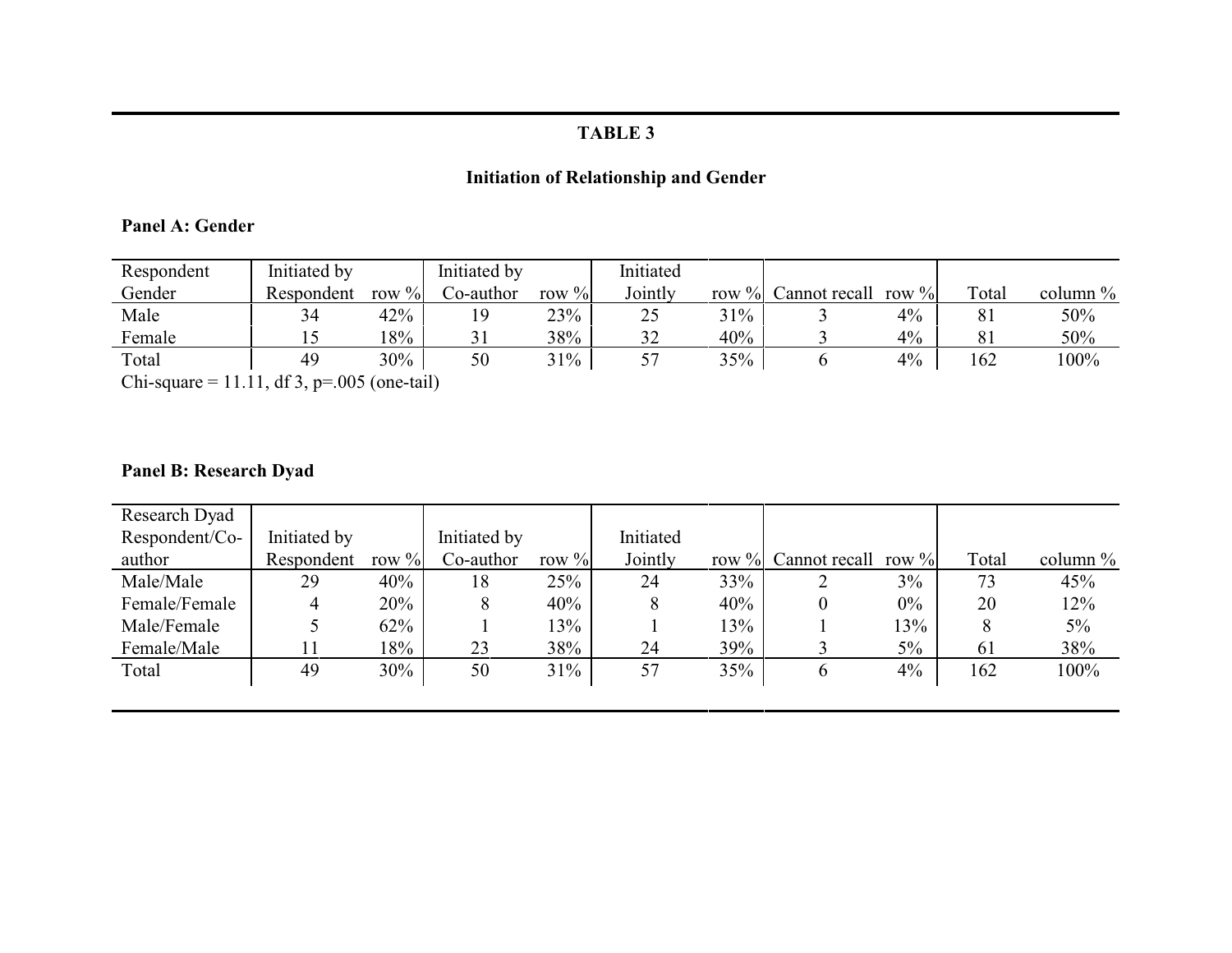Gender composition of the dyad did not appear to affect how women described initiation of the project (Table 3, Panel B). Women respondents reported that they had initiated the project in 20 percent of the cases with a female co-author and in 18 percent of the cases with a male-co-author. In contrast, in only one of the eight cases in which a male respondent had identified a female coauthor as the most important, did the male report that the female co-author had initiated the relationship. In the 15 cases in which women indicated that they had initiated the project, 11 were with a male co-author and four were with a female co-author. Thirty-five percent of the coauthorships were described as developed jointly, and men and women responded in equal numbers that the project was developed jointly in cases in which the co-author was male. The research design cannot determine whether women are actually less likely to initiate a project, or are more willing to give their co-author credit as being part of a joint effort, or as the project initiator.

#### **Research Question 3**

The next research question is whether the gender composition of the research dyad and the respondent's rank at initiation affects expectations of benefits to be received or provided at the beginning of a joint research project. Respondents rated five benefits – research guidance, career guidance, teaching guidance, psychosocial benefits, and sponsorship – on a scale of zero to five (none to very high). Responses were analyzed in two MANOVAs, one with "benefits expected to be received" as the response variables, and the other with "benefits expected to be provided" as the response variables. The fixed factors were the gender composition of the research dyad (DYAD) and academic rank at the initiation of the project (RANK). Prior research has suggested that it is gender composition of the dyad that affects benefits provided and received in a mentoring relationship, not just gender alone. Therefore DYAD was the variable used to test the hypothesis. The analysis was also repeated with respondent gender as an independent variable, but gender was not significant.

We found that the respondents' rank did affect expectations of benefits to be received, but that composition of the research dyad did not. RANK was significant but DYAD was not significant in the MANOVA on benefits respondents expected to receive. However, the DYAD X RANK interaction was also significant. As a follow-up analysis, separate MANOVAs were done at each rank, holding DYAD constant, and for each DYAD, holding RANK constant. Significant MANOVAs are reported in Table 4, Panel B for RANK in the all-male dyads and in the all-female dyads.

There were more significant differences across ranks in the all-male dyads, in part because full professors were represented in that group (The all-female dyads included no full professors). A follow-up ANOVA on the individual benefits identified significant differences among men across ranks in four benefits respondents expected to receive: research guidance, career guidance, teaching guidance, and sponsorship.<sup>3</sup> Assistant professors expected to receive significantly more research guidance and career guidance than did associate and full professors, and more sponsorship benefits than did associate professors. Although the ANOVA on teaching guidance in the male-male dyad was significant and the pair-wise comparison between assistant and full professors was significant, overall, the respondents did not expect a great deal of teaching guidance (means of 0.85 and 0.00 for assistant and full professors respectively), which is reasonable since the relationship centered on a

 $3$  An open-ended response "Other" was provided, but respondents left that blank.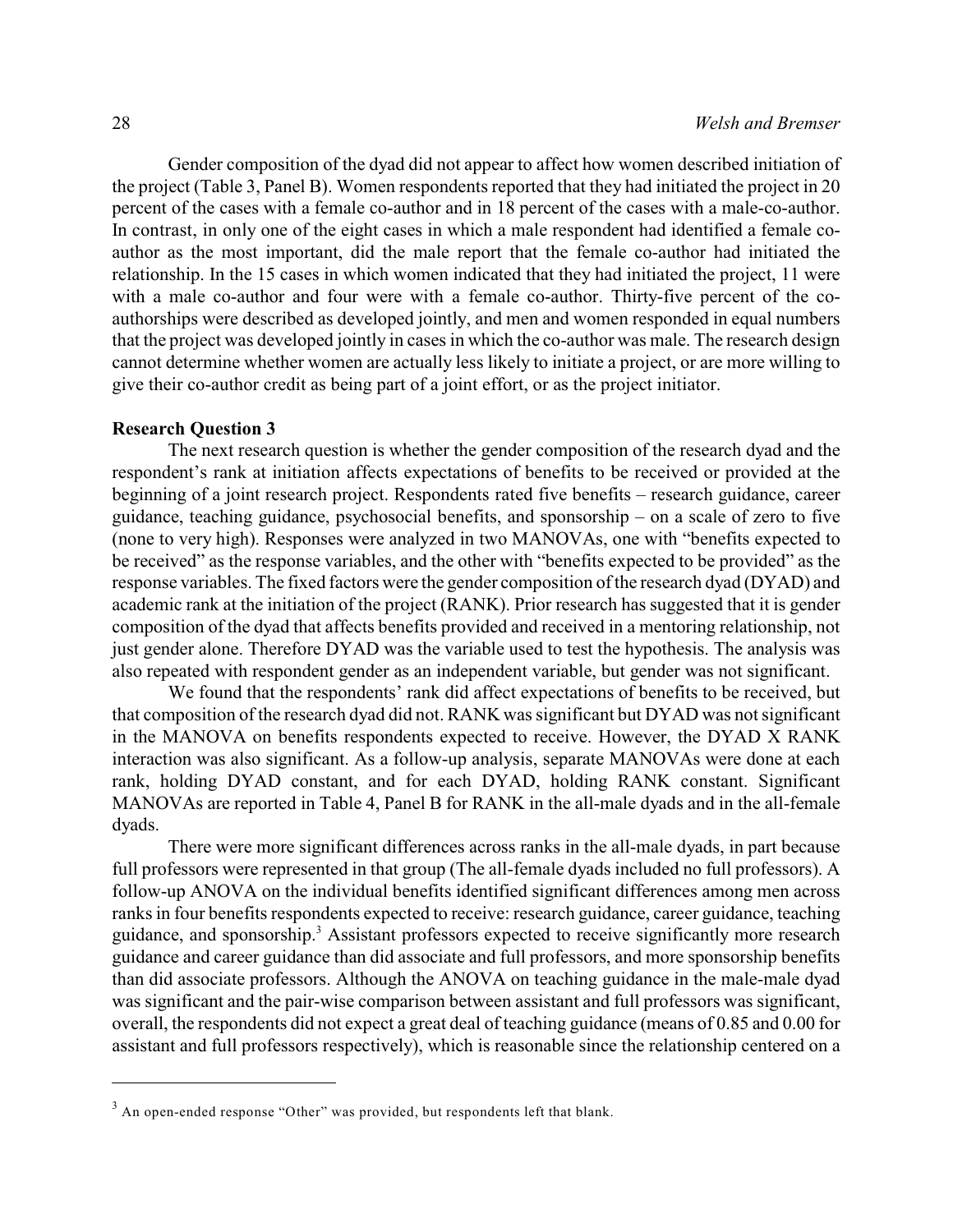# **Expectations at the Beginning of your Collaboration of Benefits Expected to be Received from the Co-author**

# **Panel A: MANOVA Test of Benefits Expected to Receive**  $(n=162)$

| Factor      | Wilk's Lambda | Hypothesis df |      | Prob>F |
|-------------|---------------|---------------|------|--------|
| <b>DYAD</b> | 9.87          |               | .44  |        |
| <b>RANK</b> | 0.87          |               | 2.14 | .02    |
| DYAD x RANK | 0.77          | つく            | .60  | .03    |

# **Panel B: Mean Responses**

**DYAD**: Respondent Gender/Co-author Gender **Male-Male** (n=73; MANOVA F=2.17, p=.023)

|                                | Academic Rank at First Project Initiation |                                       |                       |  |  |
|--------------------------------|-------------------------------------------|---------------------------------------|-----------------------|--|--|
| Type of mentoring benefit      | Assistant                                 | Associate                             | <b>Full Professor</b> |  |  |
| expected to receive            |                                           | Professor $(n=34)$ Professor $(n=28)$ | $(n=11)$              |  |  |
| Research guidance <sup>*</sup> | $3.56^{a,b}_{a,b}$<br>1.85                | $2.50^{\degree}$                      | 2.09                  |  |  |
| Career guidance*               |                                           | 0.57                                  | 0.45                  |  |  |
| Teaching guidance*             | 0.85                                      | 0.43                                  | 0.00                  |  |  |
| Psychosocial                   | 2.00                                      | 1.67                                  | 1.00                  |  |  |
| Sponsorship**                  | 115                                       | $0.43^{^{a}}$                         | 0.45                  |  |  |

## **Female-Female** (n=20; MANOVA F=3.64, p=.025)

|                                                                                                                                              | Academic Rank at First Project Initiation |                    |  |  |  |  |
|----------------------------------------------------------------------------------------------------------------------------------------------|-------------------------------------------|--------------------|--|--|--|--|
| Type of mentoring benefit                                                                                                                    | Assistant                                 | Associate          |  |  |  |  |
| expected to receive                                                                                                                          | Professor $(n=10)$                        | Professor $(n=10)$ |  |  |  |  |
| Research guidance <sup>*</sup>                                                                                                               | $3.50^{8}$                                | 1.90               |  |  |  |  |
| Career guidance                                                                                                                              | 0.80                                      | 1.10               |  |  |  |  |
| Teaching guidance                                                                                                                            | 1.70                                      | 0.70               |  |  |  |  |
| Psychosocial                                                                                                                                 | 2.90                                      | 1.90               |  |  |  |  |
| Sponsorship                                                                                                                                  | 0.01                                      | 0.50               |  |  |  |  |
| Moon seeing where $N_{\text{one}} = 0$ , $N_{\text{out}} 1_{\text{out}} = 1$ , $I_{\text{out}} = 2$ , $M_{\text{out}} = 2$ , $I_{\text{in}}$ |                                           |                    |  |  |  |  |

Mean scores where: None = 0, Very low = 1, Low = 2, Medium = 3, High = 4, Very high =  $5$ 

 $*$ ANOVA significant at p<.05

 $_{a}^{*+1}$  ANOVA significant at p<.10

Letters indicate significant pair-wise comparison at  $p$ <.05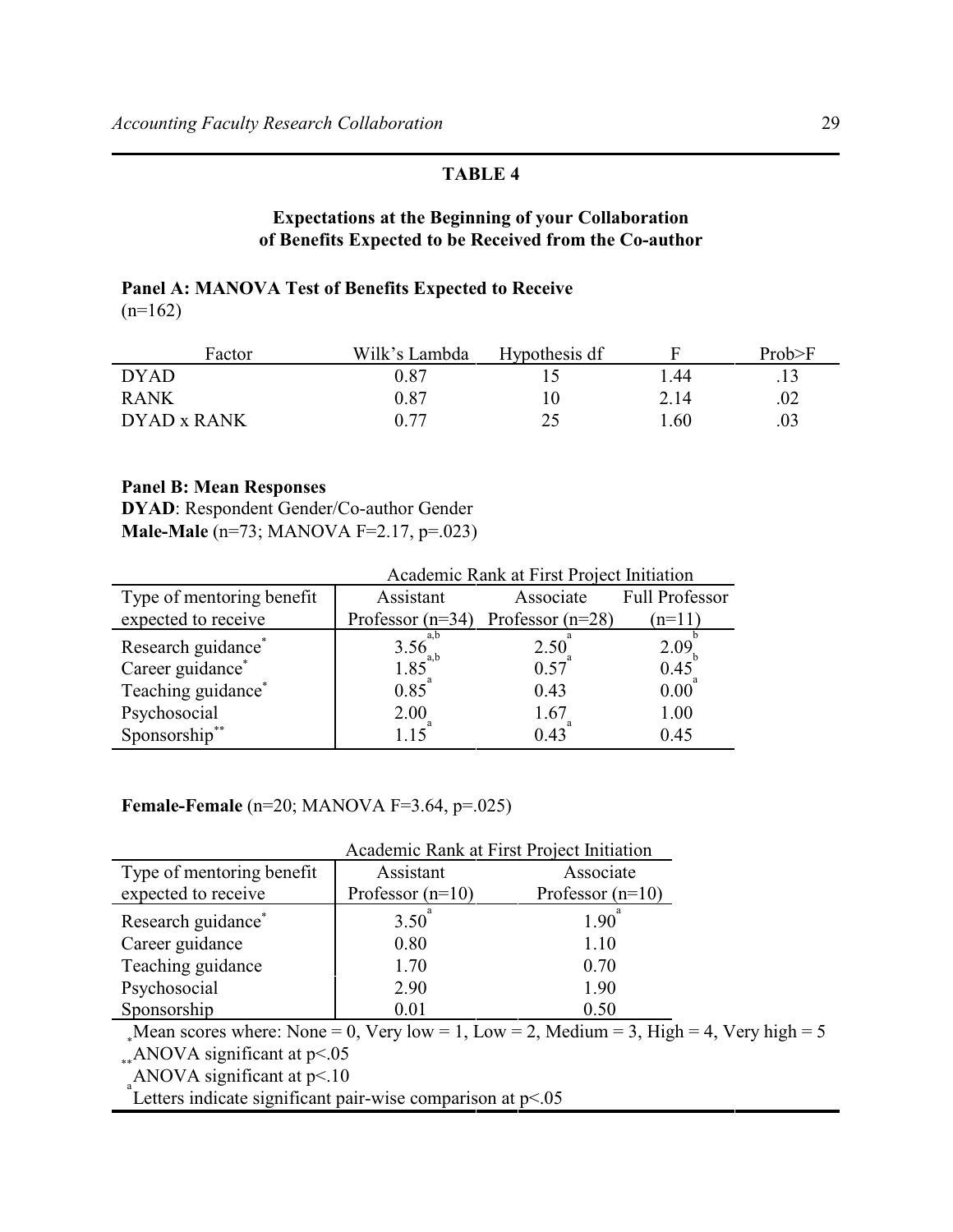research project. The only significant benefit expectation in the all-female dyad group was in research guidance, with assistant professors expecting more research guidance. The mean response on research guidance was 3.50 for assistant professors and 1.90 for associate professors. On psychosocial benefits, the means of 2.90 for assistant professors versus 1.90 for associate professors was noticeable, but not a significant difference.

In contrast, Table 5 shows that in the analysis of benefits respondents expected to provide, DYAD was significant but RANK was not. Although male respondents expected to provide more research guidance and sponsorship to their co-authors than did female respondents, the differences were not significant. However, there were significant differences in responses across DYAD on career guidance, teaching guidance, and psychosocial benefits (at  $p \leq .05$ ). Male respondents working with a female co-author expected to provide more career guidance and teaching guidance than males working with a male co-author. With respect to the cross-gender dyads, male respondents expected to provide more benefits to their female co-authors than did female respondents working with a male co-author, although the only significant differences were in career and teaching

#### **TABLE 5**

# **Expectations at the Beginning of your Collaboration of Benefits Expected to be Provided to the Co-author**

#### **Panel A: MANOVA Test of Benefits Expected to Provide**  $(n=162)$

| Factor      | Wilk's Lambda | Hypothesis df |      | Prob>F  |
|-------------|---------------|---------------|------|---------|
| <b>DYAD</b> | 0.80          |               | 2.27 | .01     |
| <b>RANK</b> | 0.92          | $\theta$      | 1.26 | .25     |
| DYAD x RANK | 0.80          | つく            | 1.39 | $.10\,$ |

#### **Panel B: Mean Responses**

|                                                                                                                            | DYAD: Respondent Gender/Co-author Gender |                                              |             |             |  |  |
|----------------------------------------------------------------------------------------------------------------------------|------------------------------------------|----------------------------------------------|-------------|-------------|--|--|
| Type of mentoring benefit                                                                                                  | Male/Male                                | Female/Female                                | Male/Female | Female/Male |  |  |
| expected to provide                                                                                                        | $(n=73)$                                 | $(n=20)$                                     | $(n=8)$     | $(n=61)$    |  |  |
| Research guidance                                                                                                          | 2.30                                     | 1.65                                         | 2.88        | 1.90        |  |  |
| Career guidance*                                                                                                           | 0.89                                     | 1.15                                         | 2.25<br>a.b | 0.79        |  |  |
| Teaching guidance*                                                                                                         | 0.56                                     |                                              | 1.50        | 0.50        |  |  |
| Psychosocial*                                                                                                              | 1.42                                     | $0.95$ <sub>a,b</sub><br>2.45 <sup>a,b</sup> | 1.88        | 1.51        |  |  |
| Sponsorship                                                                                                                | 0.56                                     | 0.40                                         | 1.00        | 0.41        |  |  |
| Mean scores where: None = 0, Very low = 1, Low = 2, Medium = 3, High = 4, Very high = $5$<br>ANOVA significant at $p<0.05$ |                                          |                                              |             |             |  |  |

Letters indicate significant pair-wise comparison at p<.05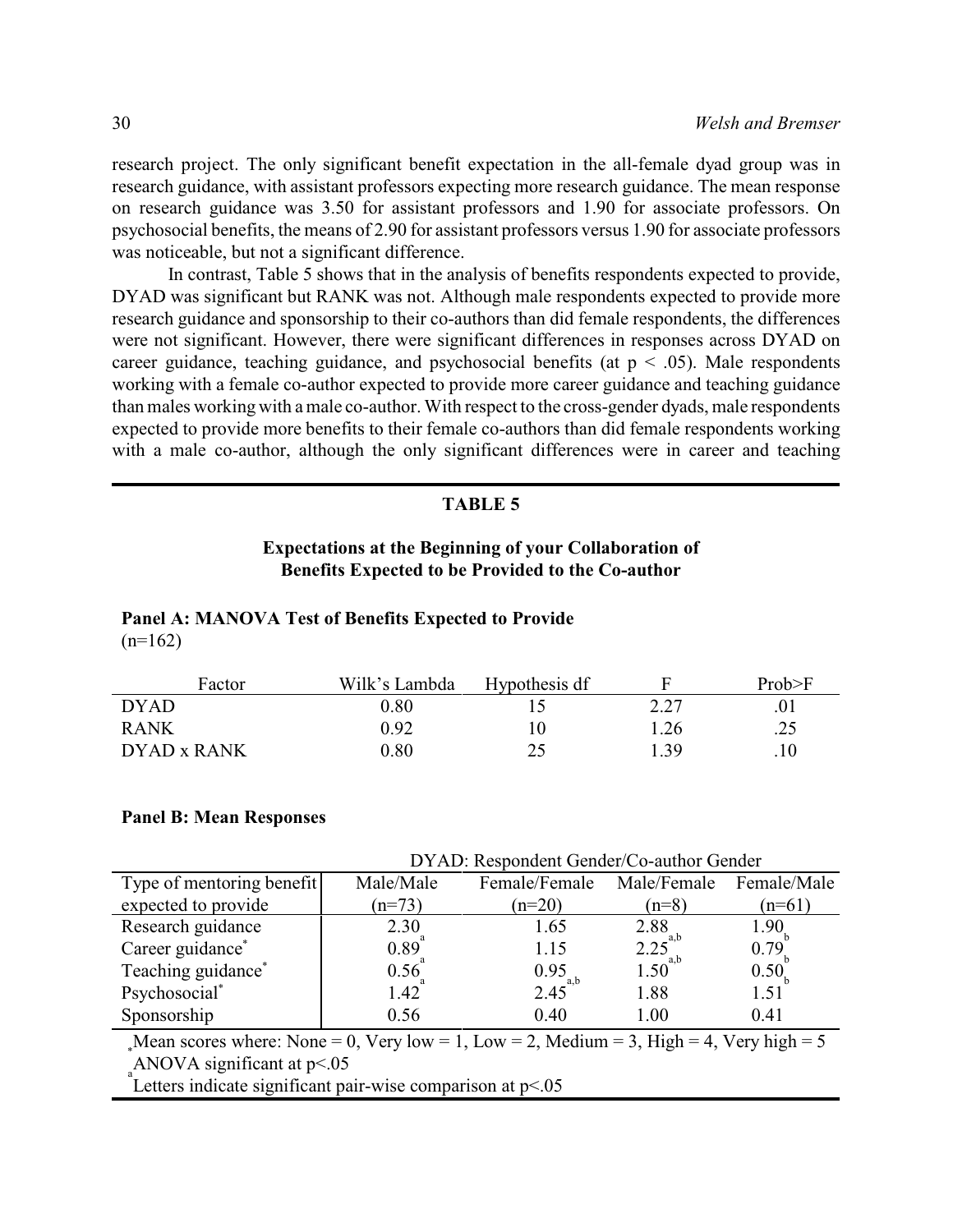guidance. We also found that female respondents working with a female co-author expected to provide significantly more psychosocial benefits than did female respondents working with a male co-author or male respondents working with a male co-author.

#### **Research Question 4**

The last research question is whether the gender composition of the research dyad and the rank at initiation of the respondent affect benefits respondents feel they received from or provided to their co-authors. Again, respondents were asked to rate the same five benefits – research guidance, career guidance, teaching guidance, psychosocial benefits, and sponsorship – on a scale of zero to five (none to very high); but this time, respondents were rating their perceptions of the actual benefits received from and provided to their co-authors. Responses were analyzed in two MANOVAs, with research DYAD and academic RANK at project initiation as fixed factors*.*  4

Overall, the MANOVAs on benefits received and provided generally were consistent with the analysis of benefits expected from the collaboration. In the analysis of benefits received (Table 6), RANK was significant, but DYAD was not. Unlike the analysis of expected benefits, the interaction was not significant, so mean responses were not analyzed separately by DYAD. Assistant professors felt they received significantly more research, career, and teaching guidance than did full professors. They also reported significantly more career guidance than did associate professors. Associate professors also ranked research guidance received significantly higher than did full professors.

DYAD was significant in the analysis of perceived benefits provided to the co-author, which was consistent with the analysis of benefits expected. However, the only significant ANOVA was on career guidance, and there were no significant pair-wise comparisons between dyads (Table 7). Although there were significant differences in *expectations* (Table 4) about teaching guidance and psychosocial benefits to be provided to co-authors, those variables were not significant in the analysis of actual benefits *provided* (Table 7). When asked about *expectations* of providing psychosocial benefits, female respondents in a female dyad had significantly higher expectations (mean 2.45) than did respondents in a male dyad (mean 1.42) or female/male dyad (mean 1.51). Although the mean score for psychosocial benefits *provided* was still higher in the female/female dyad (2.65), an examination of means shows that respondents in all dyads reported providing a higher level of psychosocial benefits than expected.

#### **SUMMARY, CONCLUSIONS AND IMPLICATIONS FOR FUTURE RESEARCH**

Our exploratory study of the collaborative research relationship which accounting faculty reported as having the greatest influence on their career development should be helpful to accounting faculty in understanding relationships and dealing with career issues. Hasselback et al. (2003) report on a model of prolific authors of accounting literature, which indicates that there are relatively few highly experienced female researchers available as mentors or sponsors. This study and others cited above suggest that women may be at a disadvantage in developing research relationships. In our study, women appeared less likely to initiate research collaborations. However, if we assume that

 $4$  The research instrument included 15 other specific benefits, which were analyzed using factor analysis. However, the factor analysis has been omitted from the paper because it does not provide additional insight.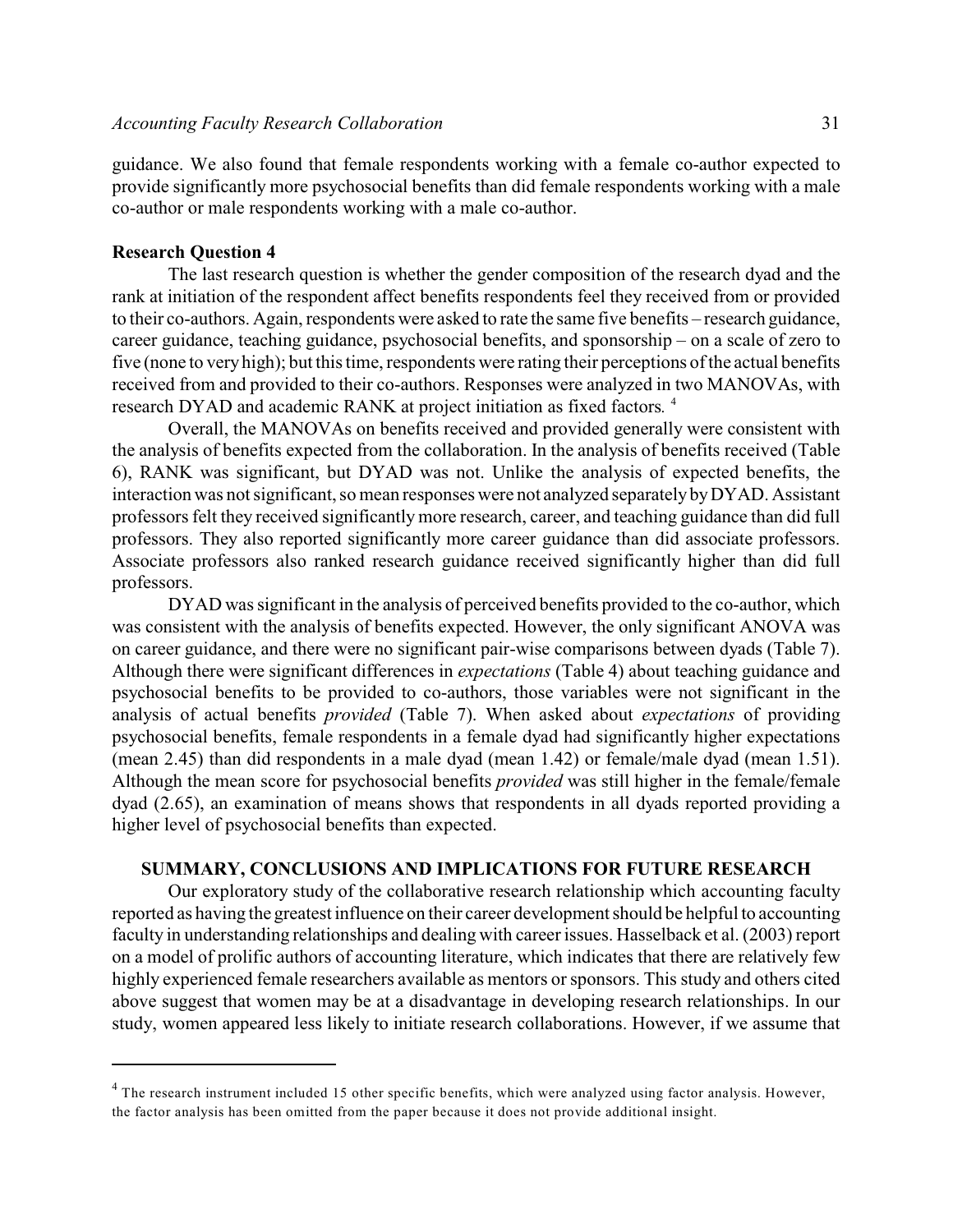#### **Benefits Received from the Co-author**

# **Panel A: MANOVA Test of Benefits Received**

 $(n=162)$ 

| Factor      | Wilk's Lambda | Hypothesis df |      | Prob>F |
|-------------|---------------|---------------|------|--------|
| <b>DYAD</b> | 0.91          |               | 0.96 | .50    |
| <b>RANK</b> | 0.87          |               | 2.06 | .03    |
| DYAD x RANK | 0.86          | 25            | 0.89 | .62    |

#### **Panel B: Mean Responses**

|                                                                                         | Academic Rank at First Project Initiation |                                       |                       |  |  |  |
|-----------------------------------------------------------------------------------------|-------------------------------------------|---------------------------------------|-----------------------|--|--|--|
| Type of mentoring benefit                                                               | Assistant                                 | Associate                             | <b>Full Professor</b> |  |  |  |
| received                                                                                |                                           | Professor $(n=87)$ Professor $(n=56)$ | $(n=16)$              |  |  |  |
| Research guidance                                                                       | $3.20^a_{a,b}$<br>1.93                    | $2.77^{a,b}$                          | $1.72^{a,b}_1$        |  |  |  |
| Career guidance*                                                                        |                                           | 1.20                                  | 0.28                  |  |  |  |
| Teaching guidance*                                                                      | $1.01$ <sup>*</sup>                       | 0.71                                  | $0.00^{\degree}$      |  |  |  |
| Psychosocial                                                                            | 2.56                                      | 2.38                                  | 1.88                  |  |  |  |
| Sponsorship                                                                             | 0.95                                      | 0.76                                  | 0.50                  |  |  |  |
| Mean scores where: None = 0, Very low = 1, Low = 2, Medium = 3, High = 4, Very high = 5 |                                           |                                       |                       |  |  |  |
| $\Lambda N\Omega V\Lambda$ significant at $n < \Omega F$                                |                                           |                                       |                       |  |  |  |

ANOVA significant at  $p<0.05$ 

Letters indicate significant pair-wise comparison at p<.05

the co-author did, in fact, initiate the collaboration as reported, then it appears that among accounting academics, men are not reluctant to initiate research projects with women. Seventy-five percent of the women identified a male co-author as having the greatest career influence on them. Therefore, gender barriers in developing important research relationships are not apparent in this study.

The research dyad gender composition demonstrated explanatory power in how respondents viewed their relationships. However, with the exception of research guidance, expectations of other benefits received and provided by the relationship were low. Although literature on mentoring suggests that women have higher expectations than men about the benefits of a professional relationship, our study identified no significant differences in expectations at the beginning of research collaborations, regardless of the gender composition of the research dyad. These results suggest that at least initially, women and men do not have different expectations about the benefits of co-authorship, regardless of whether their co-author is male or female, and define benefits rather narrowly in terms of research guidance. When views on benefits received were analyzed, gender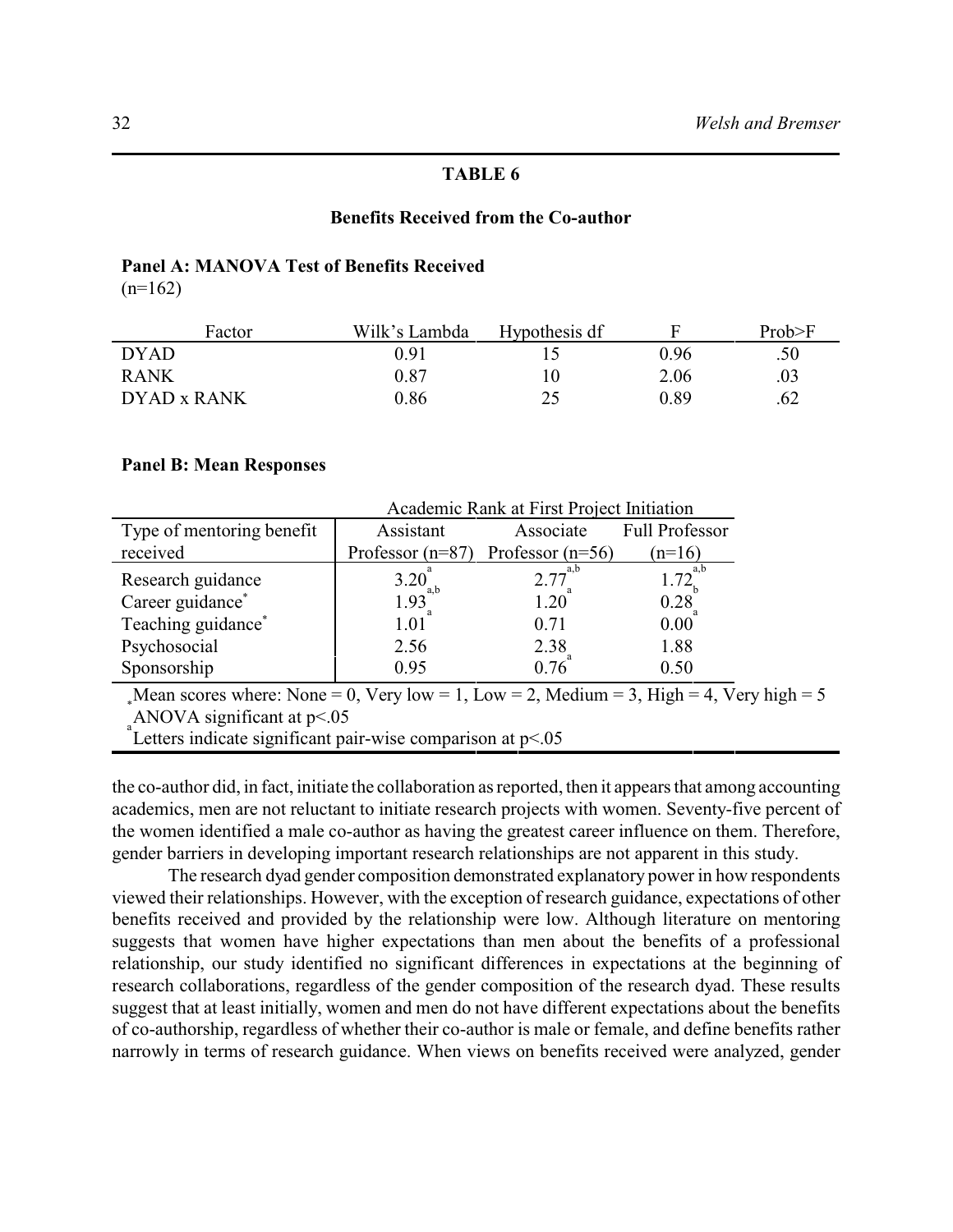# **Benefits Provided to the Co-author**

#### **Panel A: MANOVA Test of Benefits Provide**

 $(n=162)$ 

| Factor      | Wilk's Lambda | Hypothesis df |      | Prob>F |
|-------------|---------------|---------------|------|--------|
| <b>DYAD</b> | 0.84          |               | .80  | .03    |
| <b>RANK</b> | 0.93          |               | 1.07 | .39    |
| DYAD x RANK | 0.82          | つく            | .24  | .20    |

#### **Panel B: Mean Responses**

|                                                                                           | DYAD: Respondent Gender/Co-author Gender |               |             |             |  |  |
|-------------------------------------------------------------------------------------------|------------------------------------------|---------------|-------------|-------------|--|--|
| Type of mentoring benefit                                                                 | Male/Male                                | Female/Female | Male/Female | Female/Male |  |  |
| provided                                                                                  | $(n=73)$                                 | $(n=20)$      | $(n=8)$     | $(n=61)$    |  |  |
| Research guidance                                                                         | 2.52                                     | 1.85          | 2.88        | 2.07        |  |  |
| Career guidance*                                                                          | 0.93                                     | 1.00          | 2.13        | 0.82        |  |  |
| Teaching guidance                                                                         | 0.67                                     | 0.90          | 1.13        | 0.57        |  |  |
| Psychosocial                                                                              | 1.81                                     | 2.65          | 2.25        | 1.75        |  |  |
| Sponsorship                                                                               | 0.51                                     | 0.65          | 0.75        | 0.46        |  |  |
| Mean scores where: None = 0, Very low = 1, Low = 2, Medium = 3, High = 4, Very high = $5$ |                                          |               |             |             |  |  |
| ANOVA significant at $p<0.05$                                                             |                                          |               |             |             |  |  |

composition of the research dyad was not significant. Therefore, women's and men's experiences working in collaborative research relationships did not appear to differ.

There were some differences in women's and men's perceptions of the benefits they provide in research collaborations. Women expected to provide more psychosocial benefits to their female co-authors than they did to their male co-authors. Further, men expected to provide significantly lower psychosocial benefits to their male co-authors than did women to female co-authors. This result is consistent with the common assumption that female mentors provide more psychosocial benefits (Ragins and McFarlin, 1990). There is also a common assumption that male mentors provide more career development roles than do female mentors. However, men responding in this study expected to provide more career guidance when their co-authors were female than when they were male. The study was not designed to determine whether women academicians actually need more career guidance than their male counterparts, or whether men believe that they need that guidance. Despite the expectations, there were few differences among research dyads when a selfassessment of benefits actually provided was analyzed.

The limitations of our study provide a basis for future research recommendations. There may be self-selection bias toward successful authors. Since eighty-two percent of the respondents were tenured, most respondents had achieved an important goal linked to research productivity. The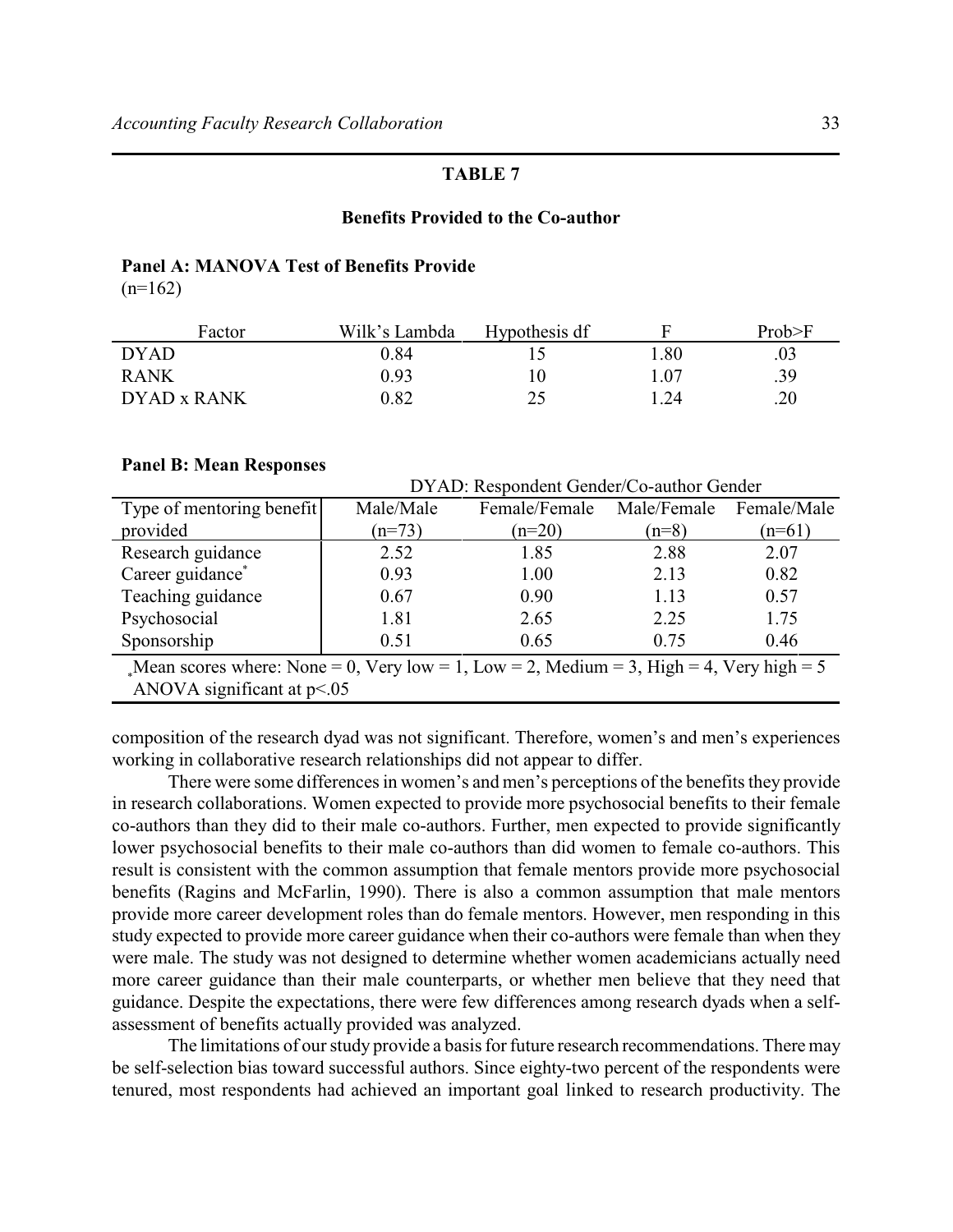questionnaire was anonymous, so we were limited with regard to non-response procedures. The professors not responding may tend to be less successful researchers than the respondents, or they may be very busy people. The respondents to the survey may also have had more successful experiences with research collaborations than the general population of accounting faculty. Respondents generally had worked with the same co-author on a number of projects and had published frequently, both as single-authors and as co-authors. The research was not designed to determine whether respondents would have been as successful in their publishing activity without the benefit of research collaborations. However, research on mentoring suggests that mentors choose protégés who they believe will be successful, and that protégés choose mentors with the desired level of expertise (Ragins and Cotton, 1999; Allen et al., 2000). By extension, faculty who are considering joint research projects may select co-authors whom they believe will contribute to a successful project.

The questionnaire data are limited because they rely on respondents' memory about what they expected to provide and receive from a collaborative relationship at the beginning of the relationship, which is in the past. Since the respondents were well-established researchers, these experiences probably occurred long ago for most respondents. We also asked what benefits they provided and received, which is more recent, but may still be long ago if the co-authors have not worked together recently. While the respondents' recollection may be blurred, this is a way of asking how they viewed the relationship in retrospect, and perceptions are important in developing relationships. We reported that forty-six percent of the respondents considered the co-author that had the greatest influence on their career development to be a mentor. This response is a perception about the relationship and about mentorship.

Our study provides additional insight into the exploratory findings on collaboration in accounting research reported by Nathan et al. (1998). This prior study reported that accounting faculty members' most recent co-authoring experiences resulting in publication were extremely positive. Both studies reported on views of successful co-authors, and the response rate and total number of respondent articles published or accepted was similar. While the Nathan et al. (1998) study asked about the most recent co-author experience (one project), we asked accounting faculty about the collaborative research relationship that had the greatest influence on their career development (career focus). Since 70 percent of our respondents were at the same institution as their co-author when the first project began and another 16 percent had been at the same institution with their co-author, we gain a perspective of the importance of institutional affiliation as a factor in career development. While Nathan et al. (1998) reported that 52 percent of all co-authors were from the same university, this only relates to the most recent co-authoring experience. Since both studies report on mail questionnaire surveys, we recommend future research on co-authoring experiences and support relationships using other methodologies such as structured interviews.

Our study raises other issues for future research. The women responding to the survey had all developed successful research collaborations, the majority of which were with male colleagues. Yet the women were much less likely to report that they had initiated the research relationships. Since other studies have found evidence that women co-author articles less frequently than do men, there might be gender barriers in developing research collaborations that have yet to be identified. Future research might focus on the initiation state of the collaboration and examine faculty that have been successful as well as those that have not been successful in establishing research collaborations.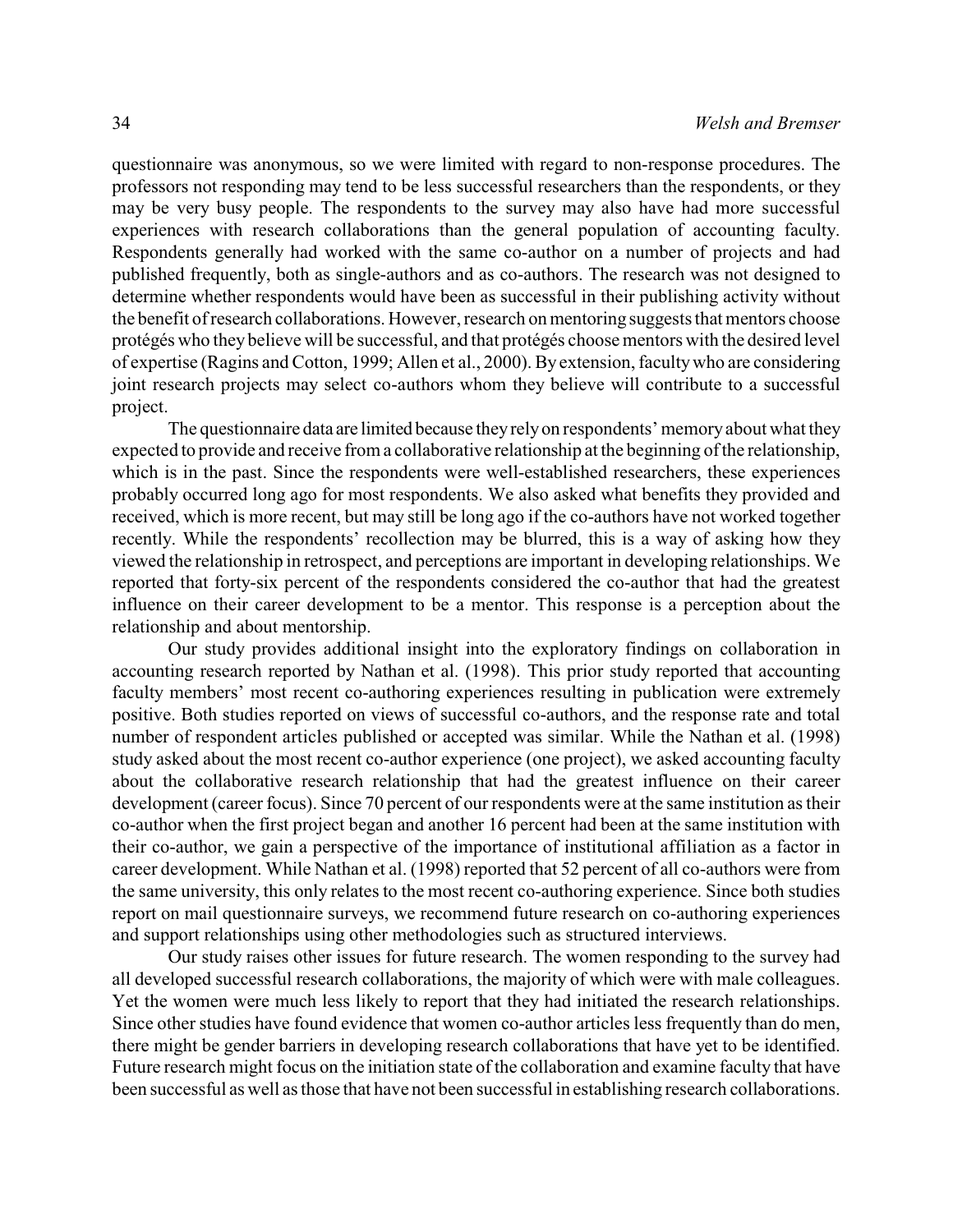While we surveyed a sample of accounting faculty, future research might show that there are research relationship differences among disciplines in business schools. Streuly and Maranto (1994) and Dwyer (1994) reported that women in all disciplines published significantly fewer articles than men, but our more recent study results for accounting faculty suggests more comparable publication frequency. This suggests the need for a broader study of gender and publication frequency.

#### **REFERENCES**

- Allen, T.D., M.L. Poteet, and J. E. A. Russell. 2000. Protégé Selection by Mentors: What Makes the Difference? *Journal of Organizational Behavior* (Vol. 21, No. 3) 271-282.
- Association of American Colleges. 1983. *Academic Mentoring for Women Students and Faculty: A New Look at an Old Way to Get Ahead.* (Washington, D.C.: Association of American Colleges).
- Blackburn, R. T., D. W. Chapman, and S. M. Cameron. 1981. "Cloning" in Academe: Mentorship and Academic Careers. *Research in Higher Education* (Vol. 15) 315-327.
- Bremser, W. G., and M. J. Welsh. 1998. Accounting Faculty Co-authorship as Indicators of Mentoring Relationships: A Study of Gender Influences. Paper presented at the *21st Annual Congress of the European Accounting Association* (Antwerp, Belgium), April 1998.
- Burke, R. J., C. A. McKeen, and C. McKenna. 1990. Sex Differences and Cross-sex Effects on Mentoring: Some Preliminary Data. *Psychological Reports* (Vol. 67, No. 3) 1011-1023.
- \_\_\_\_\_\_\_, \_\_\_\_\_\_\_, and \_\_\_\_\_\_\_. 1994. Benefits of Mentoring in Organizations: The Mentor's Perspective. *Journal of Managerial Psychology* (Vol. 9, No. 3) 23-32.
- Cargile, B.R., and B. Bublitz. 1986. Factors Contributing to Published Research by Accounting Faculties. *The Accounting Review* (Vol. 61, No. 1) 158-178.
- Carolfi, I. A., J. R. Hasselback, and C. M. Pillsbury. 1996. The Hiring of Women in Accounting Academia. *Journal of Education for Business* (Vol. 71, No. 3) 151-156.
- Dwyer, P. D. 1994. Gender Differences in the Scholarly Activities of Accounting Academics: An Empirical Investigation. *Issues in Accounting Education* (Vol. 9, No. 2) 231-246.
- Englebrecht, T. D., G. S. Iyer, and D. M. Patterson. 1994. An Empirical Investigation of the Publication Productivity of Promoted Accounting Faculty. *Accounting Horizons* (Vol. 8, No. 1) 45-68.
- Green, S. G., G. Bauer, and N. Talya. 1995. Supervisory Mentoring by Advisers: Relationships with Doctoral Student Potential, Productivity, and Commitment. *Personnel Psychology* (Vol. 48, No. 3) 537-561.
- Hagerman, R.L., and C. M. Hagerman. 1989. Research Promotion Standards at Selected Accounting Programs. *Issues in Accounting Education* (Vol. 4, No. 2) 256-279.
- Hasselback, J. R. 1998. *Accounting Faculty Directory.* (New Jersey, Prentice-Hall).

- \_\_\_\_\_\_\_, \_\_\_\_\_\_\_, and \_\_\_\_\_\_\_. 2003. Prolific Authors of Accounting Literature*. Advances in Accounting* (Vol. 20) 95-125.
- Heck, J. L., and W. G. Bremser. 1986. Six Decades of The Accounting Review: A Summary of Author and Institutional Contributions. *The Accounting Review* (Vol. 61, No. 4) 735-744.

\_\_\_\_\_\_\_, A. Reinstein, and E.S. Schwan. 2000. Benchmarks for Evaluating the Research Productivity of Accounting Faculty. *Journal of Accounting Education* (Vol. 18, No. 2) 79-97.